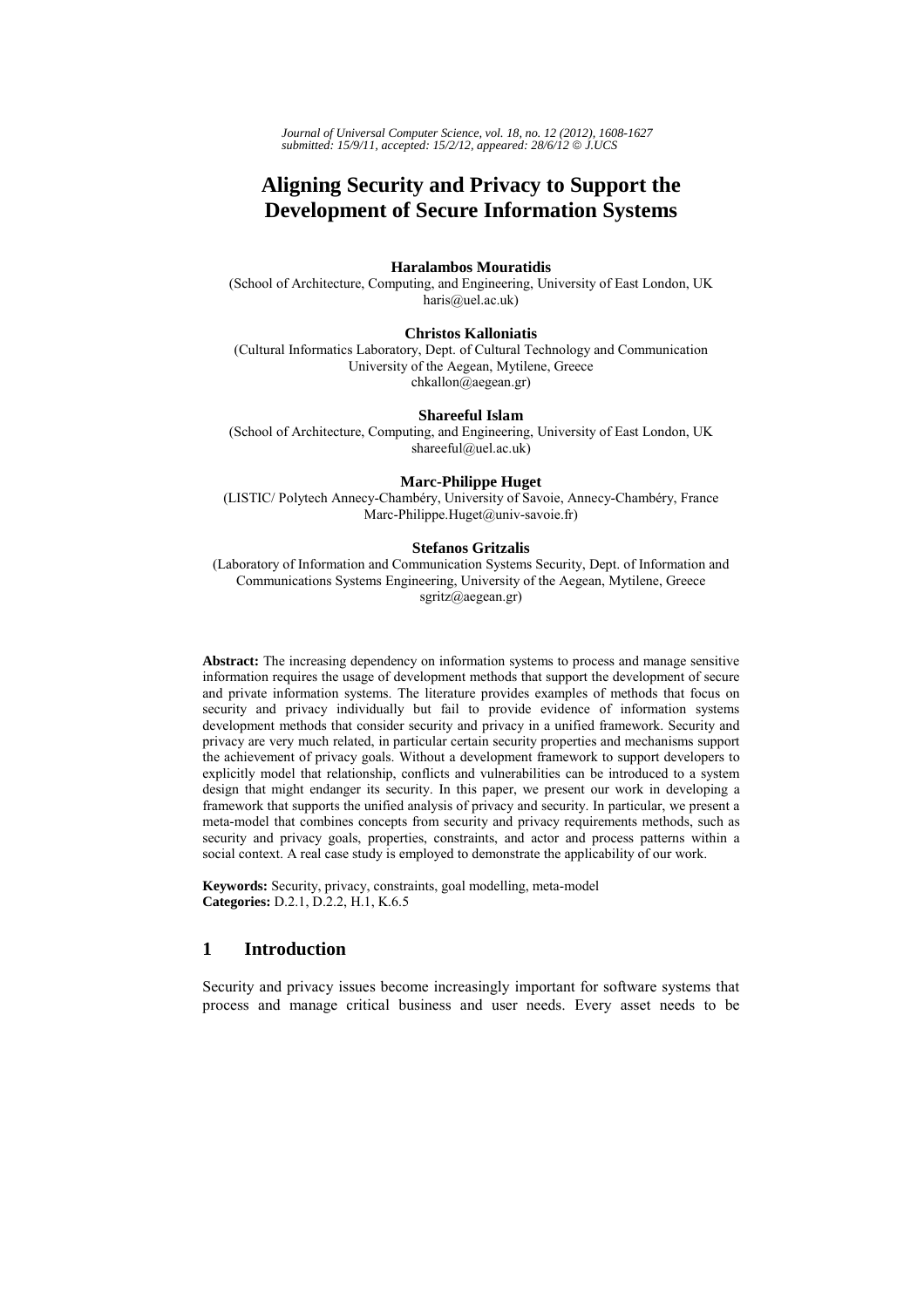protected so that attackers must not gain unauthorised access, by any means, to a resource. As such, research efforts in the areas of security and privacy have been increased the last few decades. The last few years, both the research and the industrial communities have argued about the need to consider security and privacy in a proactive manner, and develop software engineering techniques that incorporate security and privacy analysis from the early stages of the system development [Mouratidis, 06]. In fact, the literature provides numerous examples of software engineering techniques that assist the elicitation and analysis of security and privacy issues at the requirements stage [Massey, 09],[Kalloniatis, 08], [Sindre, 05], [Mouratidis, 06], [Mead, 06]. However, most of these efforts focus individually on either security or privacy and the literature fails to provide evidence of work that supports the analysis of those two concepts in a unified framework.

Recent research efforts on privacy fall into two main categories: security-oriented requirement engineering (SRE) methodologies [Moffett, 95],[He, 03],[Houmb, 10] and privacy enhancing technologies (PETs) [Massey, 09], [Kalloniatis, 08], [Jensen, 05],[Koorn, 04]. The former focuses on methods and techniques for considering security issues (including privacy) during the early stages of a system development and the latter describes technological solutions for assuring user privacy during system implementation. Also, most of the security-oriented methodologies treat privacy as a subset of security and specifically as one of the security requirements that a system should meet. However, latest research efforts [Cannon, 04], [Koorn, 04], [Fischer-Hübner, 01] have identified that privacy should be treated separately as a separate requirement criterion since privacy itself is a multifaceted concept but not independent from security and vice-versa. Thus the need to analyse security and privacy separately but under a unified framework is of vital importance.

The original contribution of this paper is a meta-model that supports the simultaneous analysis of security and privacy concerns. The presented meta-model defines security and privacy concepts along with requirements engineering concepts. The paper employs a real case study, based on the University of the Aegean Career Office system, to illustrate the meta-model. Our work is part of a greater effort to develop secure and private software systems, based on the application of model-based security and privacy techniques.

## **2 The need to consider Security and Privacy under a unified framework**

Recent literature on security and privacy provides a number of methods for dealing with the elicitation and realisation of security and privacy requirements. However, a general observation of the impact of these methods is that none deals with the security and privacy issues holistically from the elicitation stage through the implementation stage. In fact, the literature presents methods that focus on either security issues or privacy issues individually, while when a method attempts to deal with both issues, it either presents privacy as a subset of security requirements' set or the opposite. However, as recent research imposes [Kalloniatis, 08], [Kavakli, 07], [Cannon, 04], [Fischer-Hübner, 01] privacy itself is a multifaceted concept. Review of current research, highlights the path for user privacy protection in terms of eight privacy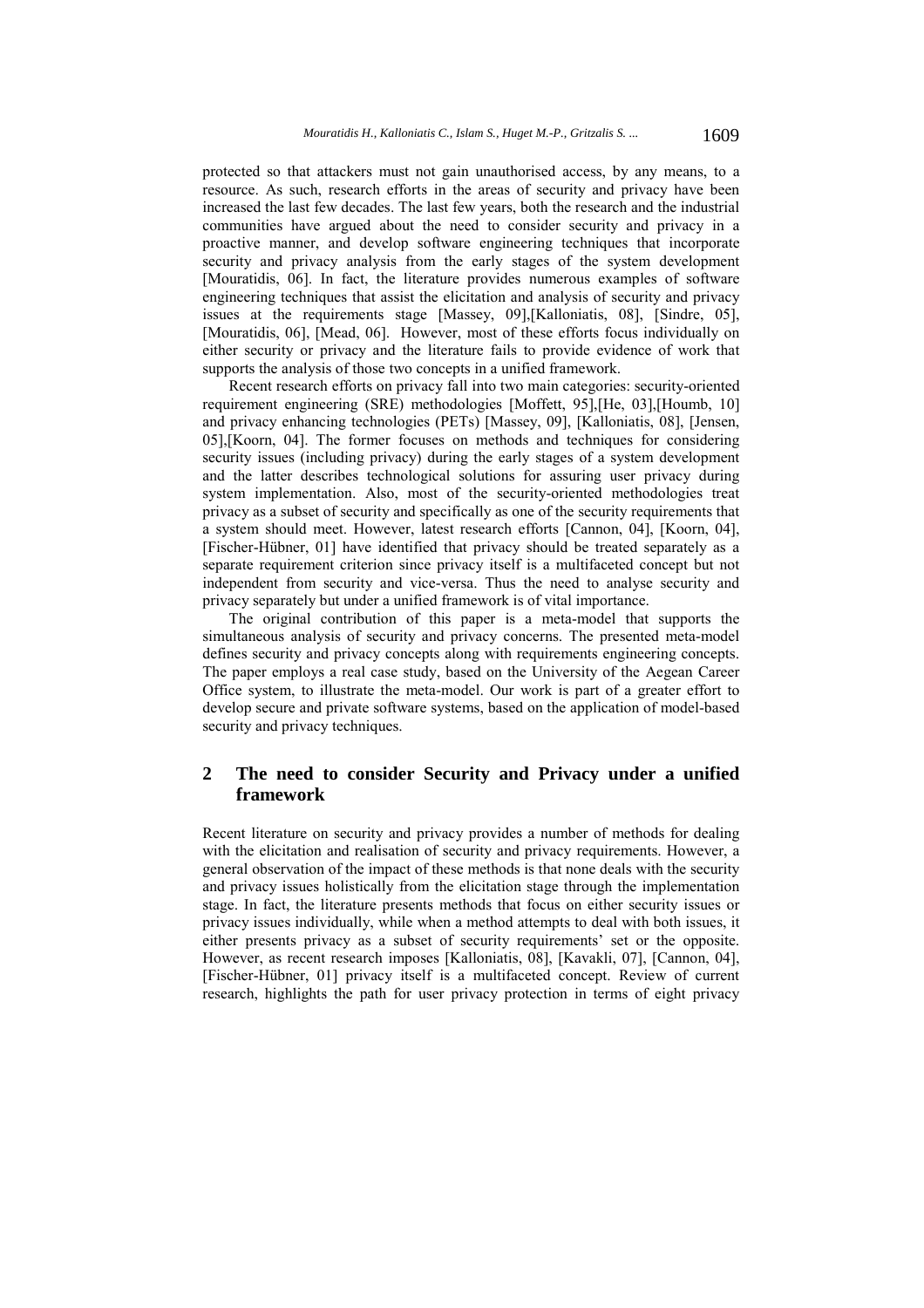requirements namely, authentication, authorization, identification, data protection, anonymity, pseudonymity, unlinkability and unobservability [Cannon, 04], [Koorn, 04], [Fischer-Hübner, 01]. The first three requirements are basically security requirements but they are included due to their key role in the privacy protection. Addressing these requirements is of vital importance when one aims to minimize or eliminate the collection of user identifiable data. Based on the complexity of privacy, it is obvious that it should be dealt as a separate requirements criterion but not independently since the realisation of privacy may affect security and vice-versa. Thus, providing a framework that analyses these two complex concepts and examines their impact on business goals and processes ending with the proper suggestion of appropriate implementation techniques eliminates the gap that exists today as described above.

Another significant fact that leads to the creation of a unified framework is the way that recent methods attempt to implement security and privacy. Specifically, most methods don't examine the interaction between security and privacy from the requirements level and the impact of this interaction on the rest of the system under development. Their main focus is on the implementation phase and which software tools best realise and implement most of the issues identified. Focusing on the later stages of the development process for addressing either security or privacy is not effective and efficient and hinders the proper realisation of these concepts. The main reason for this inefficiency is the amputation of the organisation's knowledge in the selection of the appropriate implementation techniques. If security and privacy are not dealt from the early stages of system development in order to understand their role and impact on the achievement of the organisation's goals being set, developers will end up choosing/developing inappropriate implementation techniques that will not fit exactly on the organisational needs. A number of methods have attempted to connect security requirements with implementation techniques and privacy requirements respectively. But the main challenge today is how to implement both security and privacy together from the elicitation phase through the implementation phase because it has been noted that security and privacy are sometimes overlapping, supplementing or conflicting. The successful analysis of security and privacy individually does not necessarily lead to the successful cooperation of these two requirements.

For better understanding the challenges presented today a comparison of the most well-known methods that deal with security and privacy based on our previous work [Kalloniatis, 09] is presented in Table 1. Specifically, ten methods, were compared based on a four views comparison framework expressed by the following questions: in which stage of the Requirements Engineering (RE) process are the methods applied (usage view); what type of security and privacy issues do they address (subject view); what mechanisms do they offer for expressing security and privacy issues (representation view); what kind of support do they provide to designers in applying proposed way-of-working (development view). The methods selected were the following:

• The NFR (Non-Functional Requirement Framework) method [Chung, 93]

- The i\* method [Yu, 93]
- The Tropos method [Mouratidis, 07a]
- The KAOS method [Letier, 00]
- The GBRAM (Goal-Based Requirements Analysis Method) method [Antόn, 00]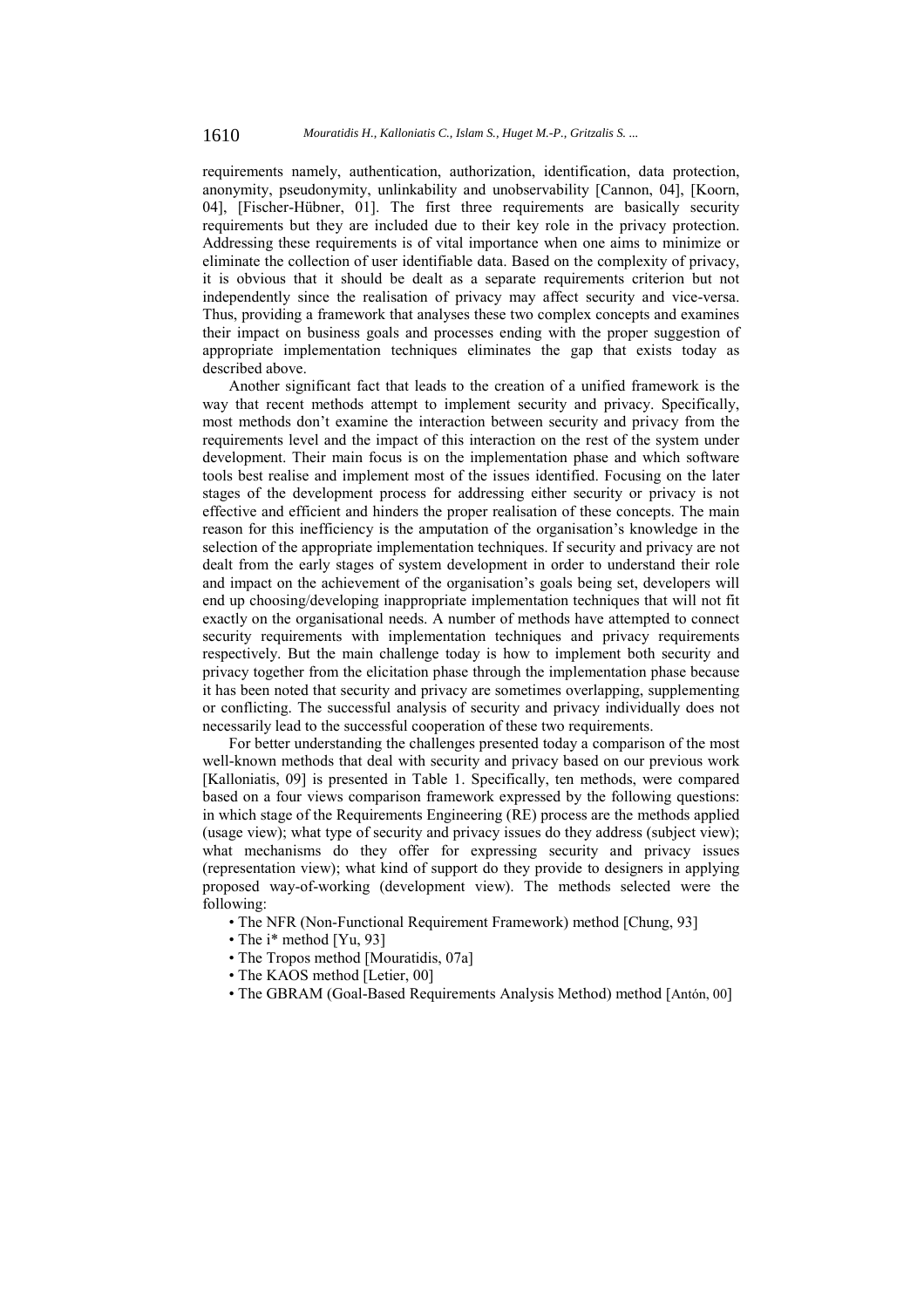• The RBAC (Role-Based Access Control) method [He, 03]

• The M-N (Moffett-Nuseibeh Framework) method [Moffett, 95]

• The B-S (Bellotti-Sellen Framework) method [Bellotti, 93]

• The STRAP (STRuctured Analysis for Privacy) method [Jensen, 05]

• The PriS (Privacy Safeguard) method [Kalloniatis, 08]

A detailed description of the aforementioned methods can be found in [Kalloniatis, 09].

|                |                                                                    | <b>NFR</b>   | $\ddot{x}$   | Tropos       | KAOS         | GBRAM        | RBAC         | N-N          | $B-S$        | STRAP        | PriS         |
|----------------|--------------------------------------------------------------------|--------------|--------------|--------------|--------------|--------------|--------------|--------------|--------------|--------------|--------------|
| Usage          | Requirements<br>Elicitation                                        |              | $\checkmark$ | $\checkmark$ |              | $\checkmark$ |              | $\checkmark$ | $\checkmark$ | $\checkmark$ |              |
|                | Requirements<br>Specification                                      | $\checkmark$ | ✓            | ✓            | $\checkmark$ | $\checkmark$ |              | ✓            | $\checkmark$ | ✓            |              |
|                | Requirements<br>Validation                                         | ✓            | $\checkmark$ | $\checkmark$ |              | ✓            | ✓            |              |              |              |              |
|                |                                                                    |              |              |              |              |              |              |              |              |              |              |
| Subject        | Overall<br><b>Business</b><br>Security and Privacy<br>Requirements | ✓            |              |              | ✓            |              | $\checkmark$ |              |              |              |              |
|                | Security and Privacy<br>Goals<br>of<br>collaborating actors        |              | ✓            | ✓            |              |              |              |              |              |              |              |
|                | Security and Privacy<br>enabling<br>technologies                   | $\checkmark$ |              |              |              |              |              |              |              |              |              |
|                | Security and Privacy<br>Policies                                   |              | ✓            |              |              | $\checkmark$ | ✓            |              |              |              |              |
|                |                                                                    |              |              |              |              |              |              |              |              |              |              |
|                | Graphical notation                                                 | $\checkmark$ | $\checkmark$ | $\checkmark$ | $\checkmark$ |              |              |              |              |              | ✓            |
| Representation | Formal language                                                    | ✓            | ✓            | $\checkmark$ |              |              |              |              |              |              |              |
|                |                                                                    |              |              |              |              |              |              |              |              |              |              |
| Development    | <b>Guidance Processes</b>                                          |              |              |              |              | $\checkmark$ | $\checkmark$ | $\checkmark$ | $\checkmark$ | $\checkmark$ | $\checkmark$ |
|                | Modelling Tools                                                    | ✓            | $\checkmark$ | $\checkmark$ | ✓            |              |              |              |              |              |              |

*Table 1: Comparison of Security and Privacy Requirements Engineering Methods*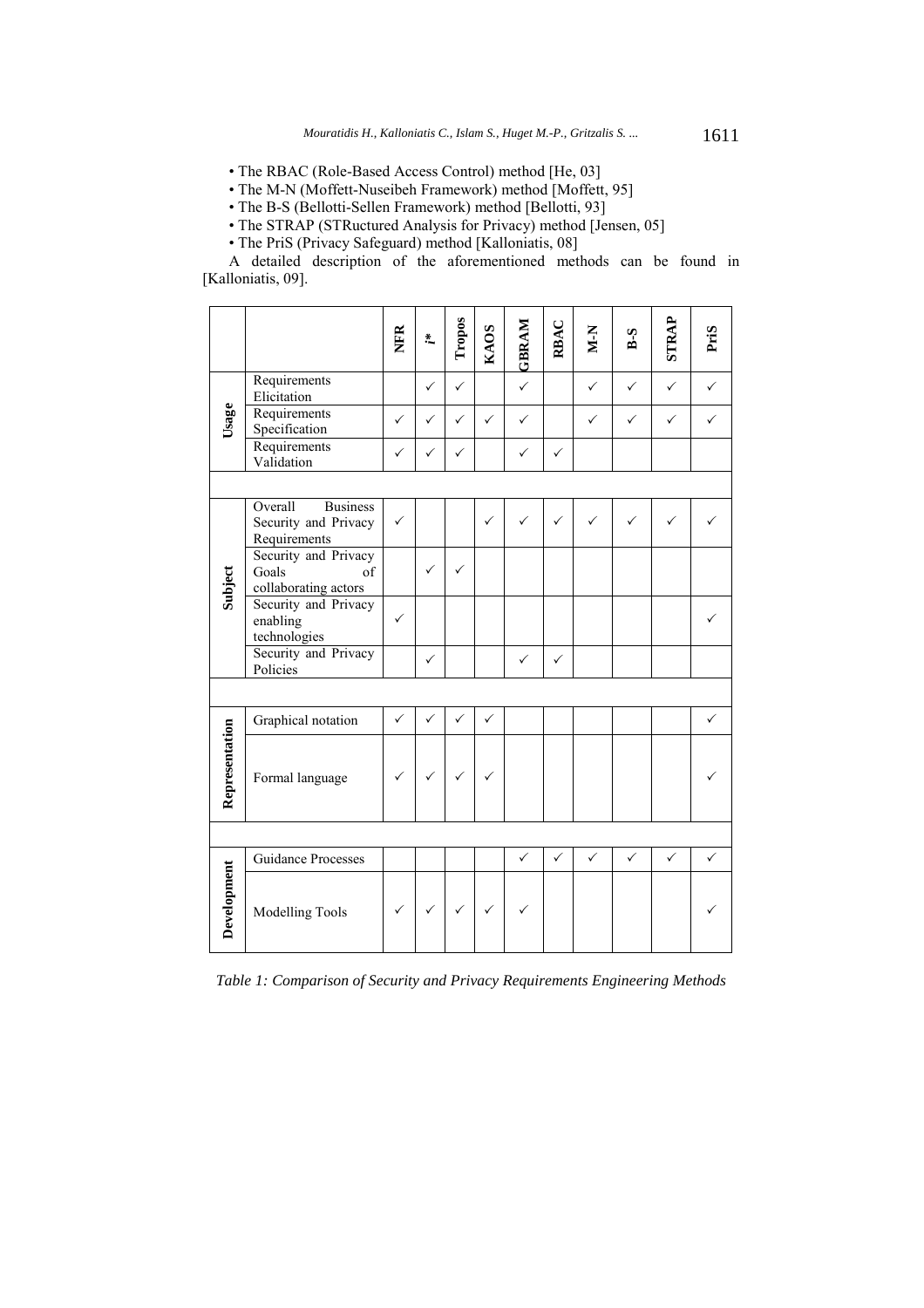The selection was based on the fact that these methods incorporate basic concepts for the clear representation of security and privacy requirements during the system development and also they study ways for transforming these requirements into specific implementation alternatives. It should be mentioned that none of these methods treat security and privacy as it is described above. Most of them treat security as the main issue and privacy as a single requirement subpart of security. On the other hand, PriS [Kalloniatis, 08] deals with privacy specifically and does not focus on security issues at all.

For strengthening the aforementioned issues it is worth saying that one of the major results of the comparison conducted and presented in Table 1 is that security and privacy issues are not considered with equal significance during the various phases of system development. Another significant drawback is that most of the methods presented stop the analysis before reaching the implementation phase thus failing to successfully guide the designer throughout the whole phases of the system development. Selecting the proper implementation technique has to be the final step of a proper and thorough analysis beginning from the requirements phase and not a single step during the system implementation. However, for the selection to be right security and privacy must be analysed together in order to avoid the aforementioned issues. Another significant drawback that the proposed meta-model overcomes is the way that various methods are dealing with security and privacy issues. Specifically, a number of methods deal with the elicitation of security and privacy requirements only from the organisation's view while others derive the respective requirements from the actors' perspective. However, none of these methods deal with the elicitation of these requirements considering both views. Both ways have positive concepts to offer through system analysis so it is important for a framework to combine both actor and organisational views. Finally, it is observed that every method uses different terminology for expressing similar aspects, for example the privacy goal in PriS [Kalloniatis, 08] is considered as a security constraint in Tropos, as an obstacle in KAOS etc.

Our proposed meta-model combines the concepts that support the analysis of security and privacy concepts considering both organizational and actor view. Based on the issues and the comparison results mentioned above, our proposed framework provides a holistic approach overcoming the drawbacks mentioned by analysing security and privacy from the requirements engineering stage, under a unified framework, based on both actor and organisational views and by ending up suggesting specific implementation technique(s) for the respective security and privacy requirements identified; thus managing to successfully bridge the gap between requirements and implementation phases.

## **3 Proposed Meta-model**

As indicated earlier in the paper, our main aim is to develop an approach to support software engineers to elicit, analyse and reason about security and privacy within a unified framework. An important aspect of such framework is the definition of a modelling language to support it. This section describes our proposed meta-model to support such language, which is based on our previous work in the areas of security and privacy modelling [Kalloniatis, 08], [Kavakli, 07], [Mouratidis, 07a],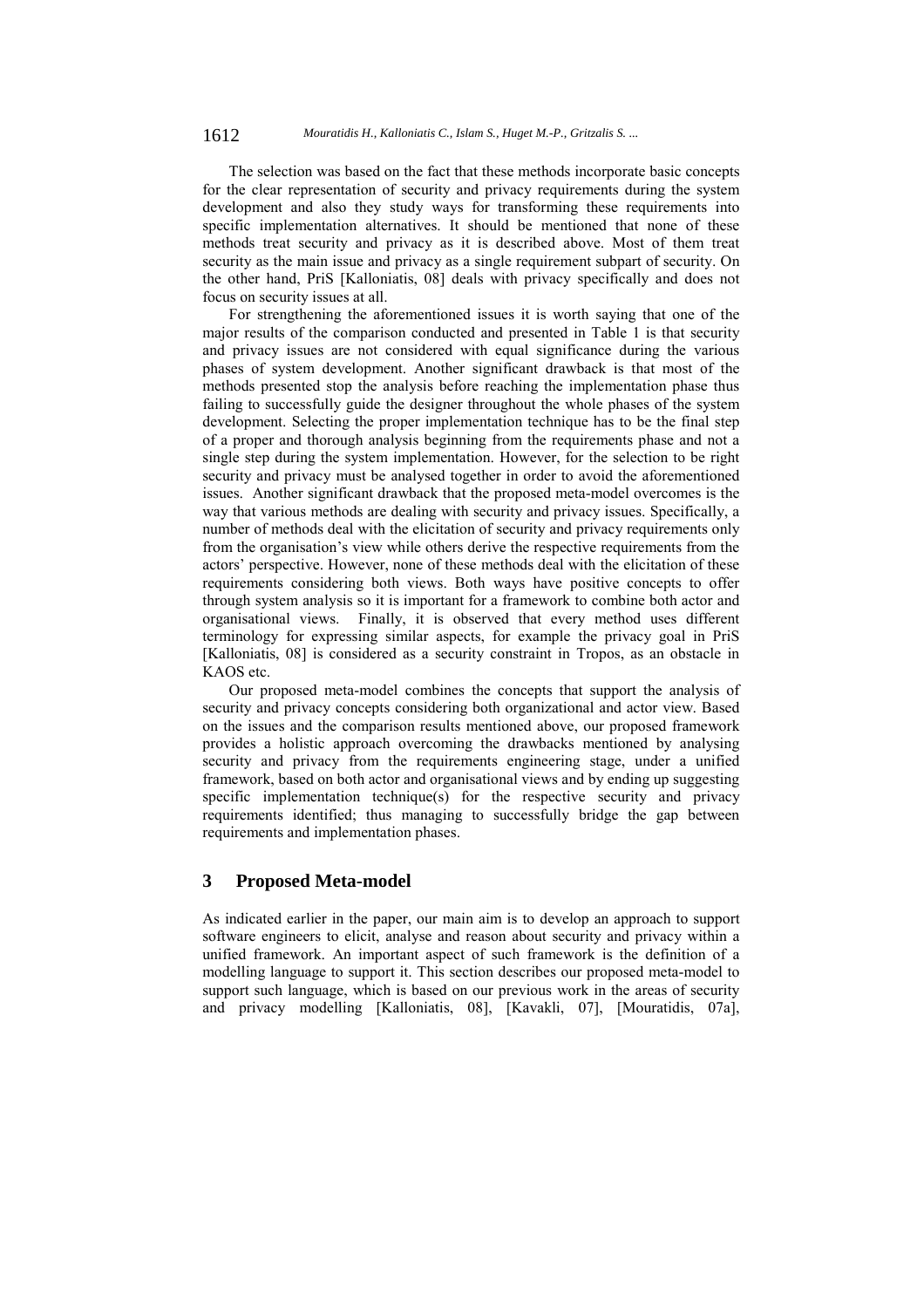[Mouratidis, 07b]. In particular, the proposed meta-model combines concepts from security, privacy and requirements engineering. This allows the identification and analysis of security and privacy requirements from the early stages of the software development stages and within social and organizational settings. The rest of this section provides a discussion that highlights the main concepts of the proposed metamodel.

An actor describes an entity that has goals and intentions within the system or within the organisational setting [Yu, 95]. Within the context of our work, an actor has capabilities, which enable her to support the implementation of security and privacy techniques. We also differentiate a special class of an actor, a malicious actor. A malicious actor's intention is to introduce threats to the system, which exploit vulnerabilities. A vulnerability is defined as a weakness or flaw, in terms of security and privacy that exists from a resource, an actor and/or a goal. It is exploited by a threat, as an attack or incident within a specific context. It is worth stating that legitimate actors might unintentionally introduce vulnerabilities to a system due to failure or mistakes. Threats pose potential loss or indicate problems that can put the system in risk. As indicated above, threats are introduced by malicious actors.

A goal represents a condition in the world that an actor would like to achieve [Yu, 95]. Initial elicited goals can be higher level that can be refined to more concrete through AND and/or OR refinement. The refined goals are sub-goals which may contribute to satisfy the higher level goal or may also conflict with the parent goal. Each type of goal is realised by different types of process patterns. For example, a security goal is realised by one or more security process patterns, while a privacy goal is realised by relevant privacy process patterns. Our meta-model differentiates between security and privacy goals, each one of them satisfying a different type of constraint.

Usually, the concept of constraint is used to represent a set of restrictions that do not permit specific actions to be taken, action can be taken in certain way or prevent certain objectives from being achieved and more often are integrated in the specification of existing textual descriptions. However, this approach can often lead to misunderstandings and an unclear definition of a constraint and its role in the development process. Consequently, this results in errors in the very early development stages that propagate to the later stages of the development process causing many problems when discovered; if they are discovered.

Within the context of our work, as indicated above, it is important that both security and privacy constraints are clearly defined as separate concepts to support a clear and well structured elicitation and analysis of security and privacy requirements. We introduce the concept of security constraint, within our work, as a separate concept and we define it as follows: A security condition imposed to an actor that restricts achievement of an actor's goals. A security constraint supports relevant security properties, i. e., confidentiality, integrity, availability and authentication by respecting the security concept and satisfied by relevant security goals. Constraints are outside the control of an actor. Differently than goals, security constraints are not conditions that an actor wishes to introduce but it is forced to introduce based on the system context.

A privacy constraint is defined as a privacy condition imposed to an actor that restricts achievement of an actor's goals. Privacy constraints support relevant privacy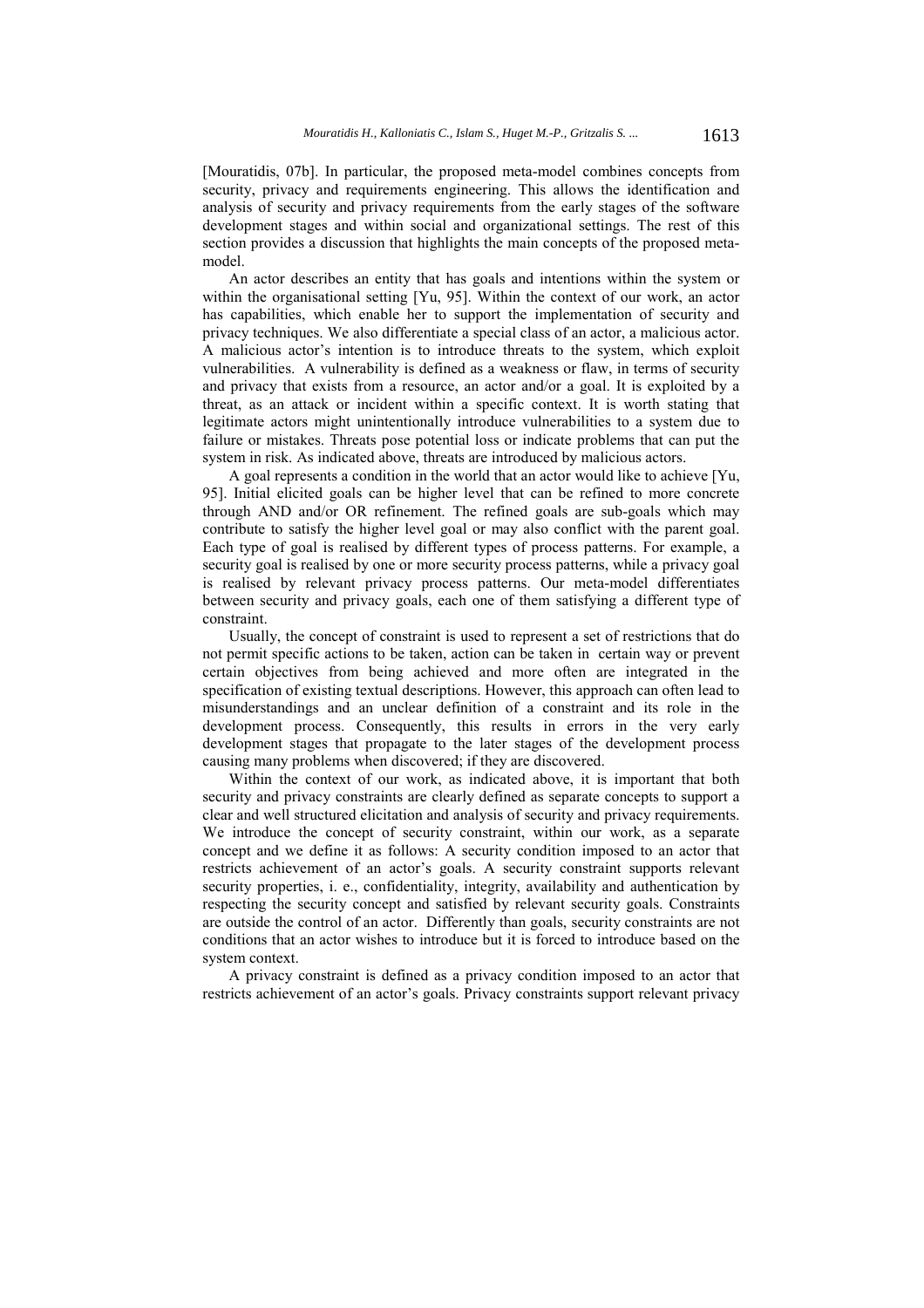properties i.e, anonymity, pseudonymity, and unlinkability, respecting the privacy concept and satisfied by privacy goals. Similar to security constraints, and differently than goals, privacy constraints are not conditions that an actor wishes to introduce but it is forced to introduce based on the system context. In our work, privacy constraints are mainly based on 8 concepts: authentication, authorization, identification, data protection, anonymity, pseudonymity, unlinkability and unobservability. Specifically, authentication is the process of proving the authenticity of an entity. Authorisation is the process of assigning to an entity one or more privileges in order to gain access to one or more assets of a system. Identification has a twofold meaning. Regarding the user that don't belong to the system and try to access one or more services, identification is the process of checking whether personal identifiable information are needed in order for the user to gain access to the system's services. On the other hand, regarding the users belonging to the system, identification is the process of checking whether a specific user is authorized to have access to specific data or not. Data protection is the process of checking the degree of system's conformity and harmonization with the respective directives and laws regarding data handling and manipulation in order to ensure that users' stored data are treated according to the respective legislation. Anonymity is defined as the state of being anonymous or virtually invisible; having the ability to operate online without being tracked [Cannon, 04]. Also it can be defined as the ability of a user to use a resource or service without disclosing his/her identity [Fischer-Hübner, 01]. The outcome of the above definitions is that anonymity serves the great purpose of hiding personal identifiable information when there is no need of revealing them. Pseudonymity is the user's ability to use a resource or service by acting under one or many pseudonyms, thus hiding his/her real identity. However, under certain circumstances the possibility of translating pseudonyms to real identities exists. Pseudonyms are aliases for a user's real identity. Users are allowed to operate under different aliases. Nevertheless revelation of user's real identity occurs when acting unlawfully. Pseudonymity has characteristics similar to anonymity in that user is not identifiable but can be tracked through the aliases he/she uses [Cannon, 04]. Unlinkability expresses the inability to link related information. In particular, unlinkability is successfully achieved when an attacker is unable to link specific information with the user that processes that information. Also unlinkability can be successfully achieved between a sender and a recipient. In that case unlinkability means that though the sender and recipient can both be identified as participating in some communication, they cannot be identified as communicating with each other. The ability to link transactions could give a stalker an idea of your daily habits or an insurance company an idea of how much alcohol your family consumes over a month. Ensuring unlinkability is vital for protecting user's privacy. Finally, unobservability protects users from being observed or tracked while browsing the Internet or accessing a service. Unobservability is similar to unlinkability in the sense that the attacker aims to reveal users identifiable information by observing rather than linking the information he/she retrieves.

A process pattern is defined as a model of how a business in a given domain should be run according to the best practices known. Process patterns convey best practices, and can be used as a guide for business process redesign or for building computer systems to support business processes [Barros, 04]. In our case, we define process pattern considering security and privacy properties that assists in the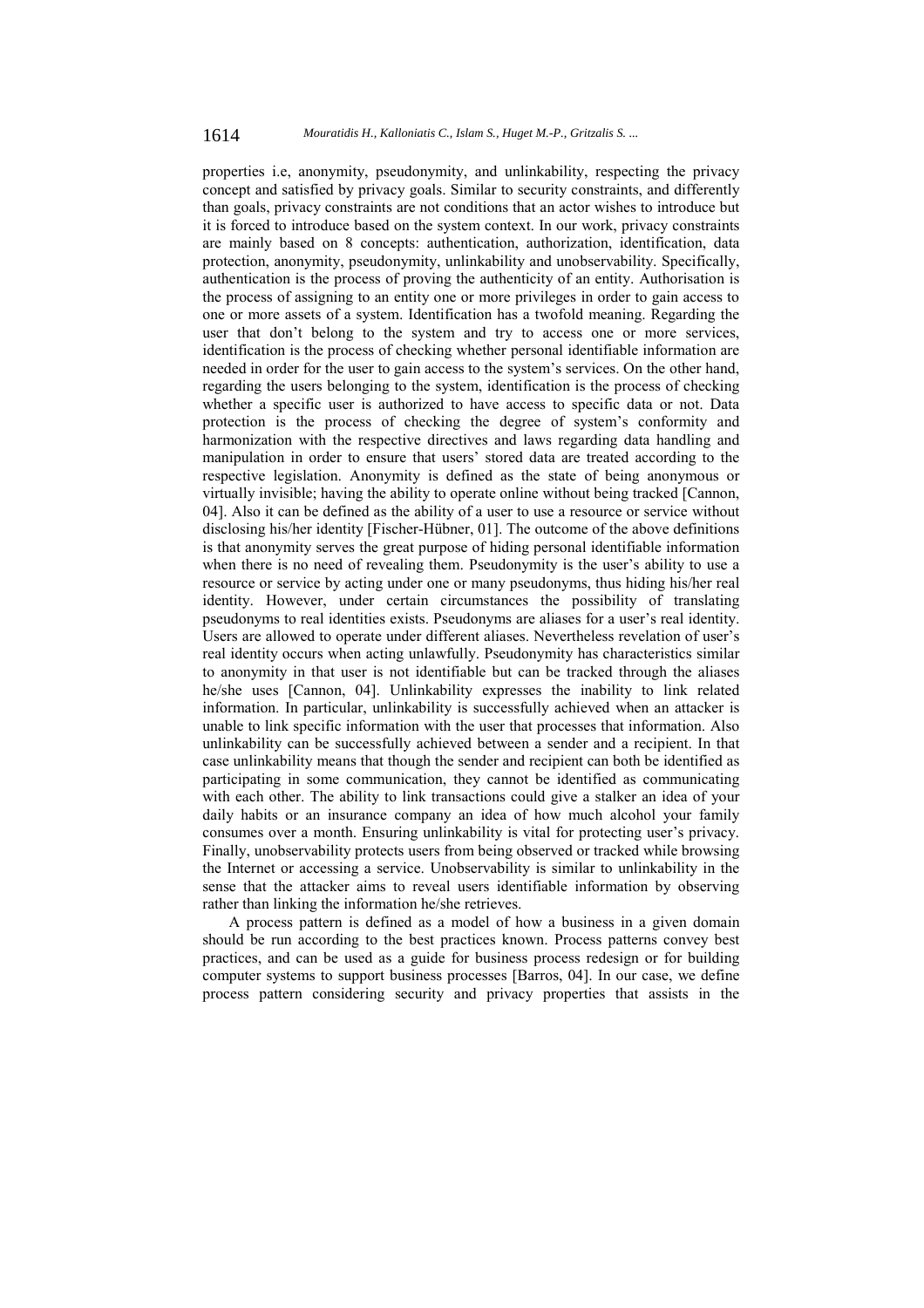realization of every security and privacy goal from a number of plans. The process patterns developed are generic enough so as to cover all possible situations of modeling a respective security or privacy goal on a process. For accomplishing the proper degree of generality the application of every security and privacy goal on respective processes using various case studies was conducted so as to ensure that the common steps that the designer needs to follow in order to ensure the application of these patterns on the respective processes were properly addressed. Process patterns are operationalised by relevant plans. A plan defines a specific way of operationalising a process pattern, i.e. the details and conditions under which process pattern is operationalised. Plans are implemented by relevant implementation techniques.



*Figure 1: Meta- model for the alignment of security and privacy* 

An implementation technique is defined as a technical solution that realizes one or more plans. Implementation techniques are software products developed already or customized software tools for realizing plans for the specific organization. Implementation techniques require resources and they are supported by capabilities. This means that in order for an actor to execute an implementation technique a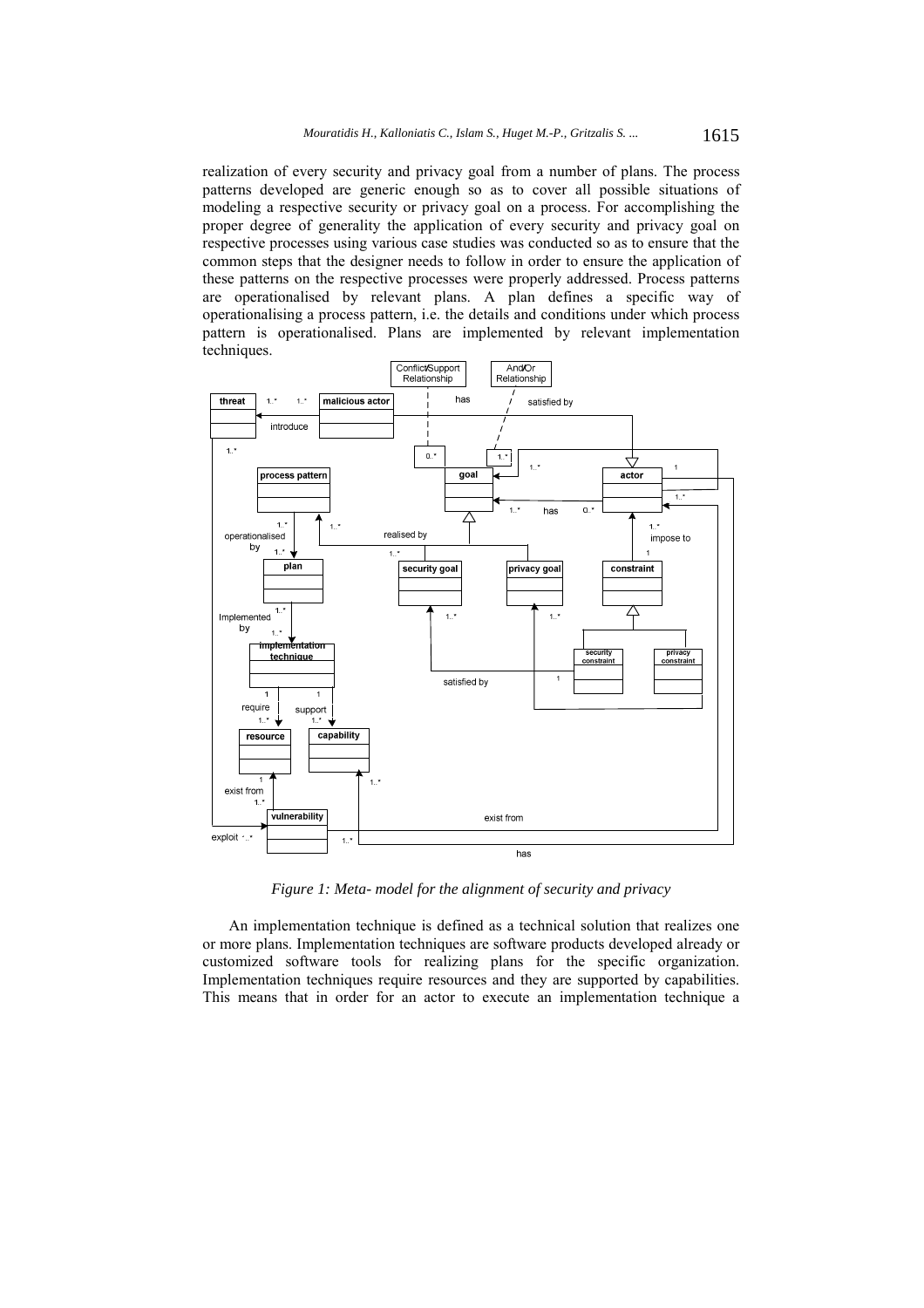number of required resources may be needed and a number of capabilities should be demonstrated. For example, in case an actor needs to execute the implementation of Onion Routing a number of hardware and software resources are needed (servers, network connections with the intra users as well as with the clients outside the system, demands on process power for the cryptographic calculations etc.). In parallel, this actor may have a number of capabilities that support the realization of the specific implementation technique. For example, the actor may be a process or a software component that has the compatibility to work properly on network environments. In the case of a physical entity the capability of the actor may be its experience in applying the specific implementation technique. Thus, the combination of resources and capabilities leads on the selection of the most appropriate technique for the realization of every plan.

## **4 The Career Office System Case Study**

This section presents the application of the proposed meta- model to a case study based on the University of the Aegean Career Office. A detailed description of the Career Office System can be found in [ICTE-PAN, 05]. We consider different parts of the application which are relevant to the security and privacy concepts. This section starts with an overview of the system and it continues with the identification of relevant security and privacy concepts based on our meta-model.

## **4.1 The Aegean Career Office System**

The main objective of the University of the Aegean Career Office system is to help students to manage the choices and transitions they need to make on ending their studies in order to proceed effectively to the next step of their life.

The career office system is described by three main principles that form the three primary organisational goals namely: a) Provide Career Information, b) Offer Guidance through Events and c) Maintain a lifelong communication with the graduates. In our work, Organisational goals are derived from the important objectives of an organisation that need to be accomplished by the system under development. Usually an organisation's stakeholders, who have great business interests, assist on forming organisational goals. Other sources of elicitation are strengths and weaknesses, opportunities or threats that analysts take under consideration when defining the set of organisational goals that need to be accomplished. Generally, organisational goals express the intentional objectives that control and govern an organisation's operation. Regarding the organisational goals of our case study, the first goal implies the career office should maintain a career information system, which will be continuously updated from various sources (press, job and company web-sites etc), and will provide open access to the academic community. The second goal implies that the career office will provide educational, vocational and careers guidance to the students through particular events and organize summer jobs for the undergraduate students. Finally, the third goal implies the career office will maintain a lifelong relationship with graduate students concerning relevance to employment.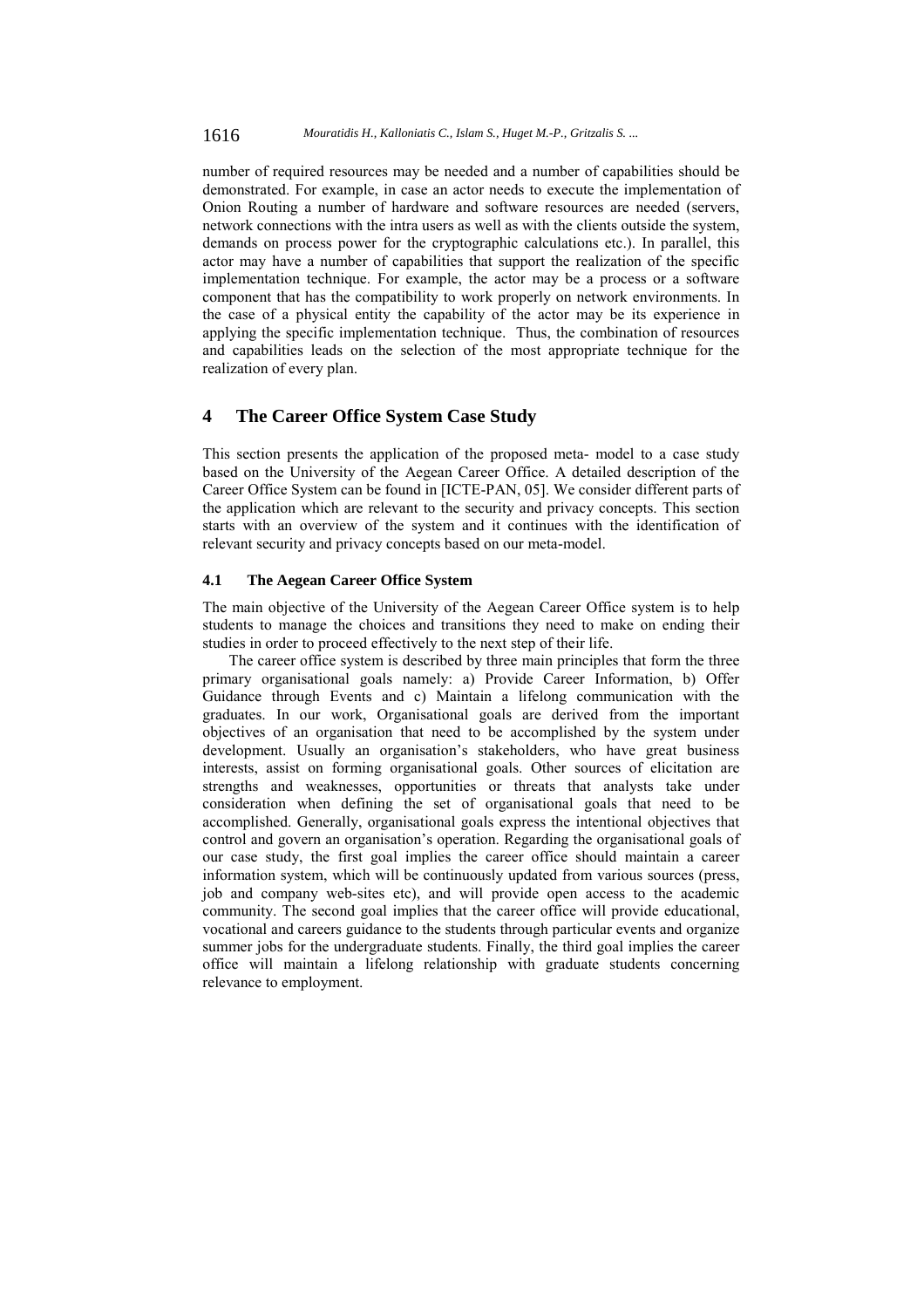## **4.2 Application of the proposed conceptual model**

The initial step of the analysis, based on the proposed meta-model model, is the identification of the main actors of the system. Specifically, there are three main actors in the system:

- Graduate
- Employee
- Career office system

At this stage, goals are constructed and processes are realized based on the organizational context by following the Enterprise Knowledge Development framework [Loucopoulos, 99], [Loucopoulos, 00]. The produced goal model is presented in Figure 2. As stated previously, three organizational goals are identified which are refined into sub-goals and finally satisfied by processes. The doted boxes are the relevant processes satisfying each sub-goal. Note that to demonstrate the case study we continue with goal G3 along with the integrity and anonymity constraints. For instance the goal G3 is refined into the following way:

#### Main goal:

• Maintain lifelong communication with the graduate (G3) Sub-goal:

- Publish a Newsletter for the graduates of the University (G 3.1)
- Maintain Contact and have co-operation with the graduates associations (G 3.2)
- Make follow up research concerning the professional progress of the graduates by sending them questionnaires (G 3.3)
- Send regularly to graduates electronic information about public and private sector openings (G 3.4)

Relevant process:

Conduct graduates survey (P4)

Relevant sub- process:

• Collect Responses (P4.3)

In particular, for conducting the graduates' survey, the career office sends questionnaires to all university graduates. Specifically, the career office is creating a database with the contact details of all the graduates of the University of the Aegean. It receives the relevant data from the secretariats of each Department and compares them with the data it has collected from the previous graduate's survey. Then questionnaires are posted to the career office portal. Emails are sent to graduates with a link to the corresponding page in the career office's portal. For graduates without an email, a letter is posted with the questionnaire and a return envelope with a pre-paid postage stamp. Responses are then collected either through the career office's portal or by email. Based on the organizations context graduates must be ensured that nobody especially malicious third parties will be able to reveal the name or other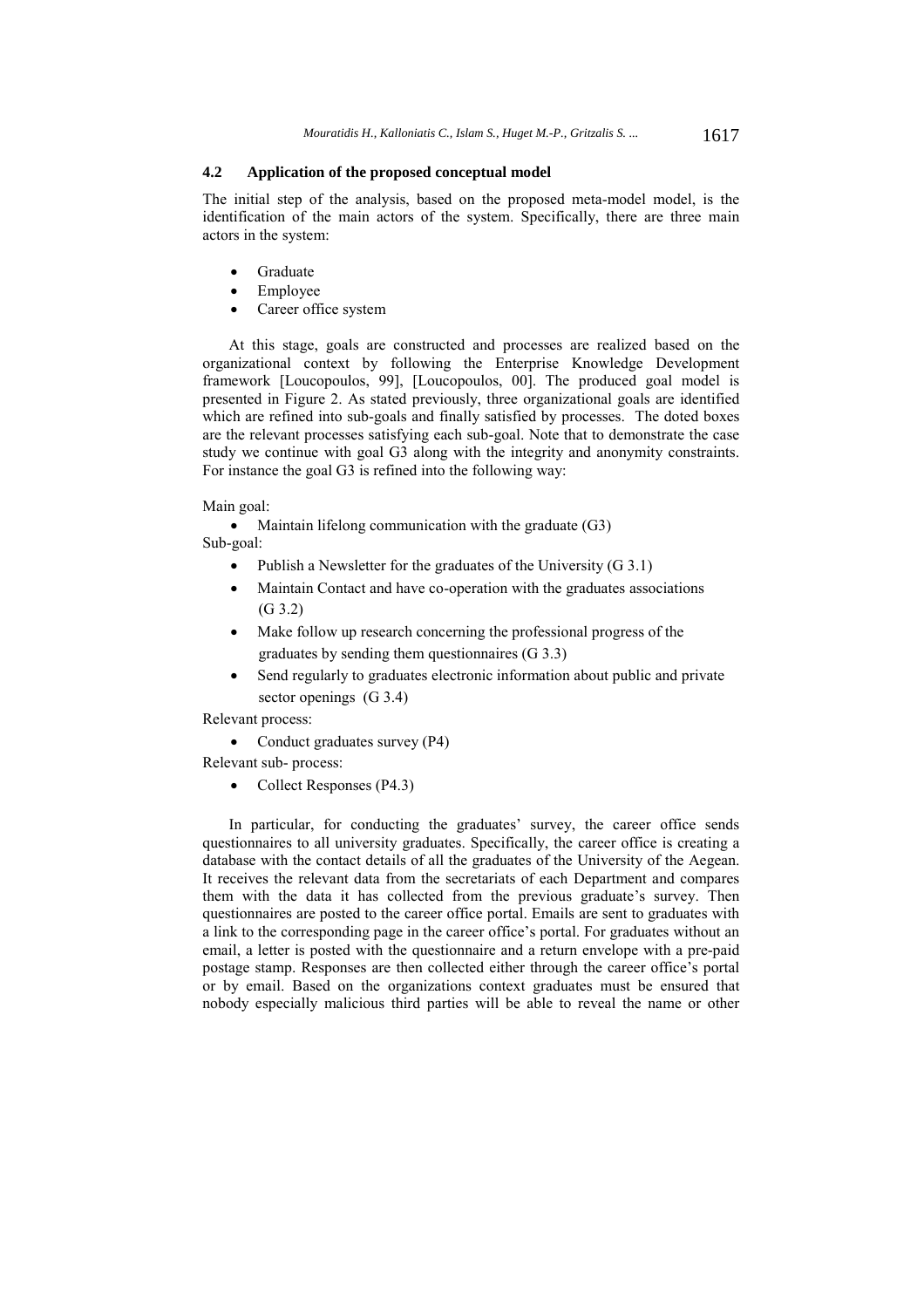elements that may lead to the identification of the graduate that submits the answered questionnaire.

This is the major threat that can occur which will lead to a privacy violation. The data must be summarized based on the graduate response on the questionnaire so that authority can obtain the employability status of the university based on offered program as well as the graduate expectations for the employability. Therefore, integrity of the data summarization is necessary which can be violated by internal attack in particular from the employee of the career office. Vulnerability from data or actor to pose any attack like spoofing, unauthorized modification needed to be prevented.



*Figure 2: Goal Model of the University of the Aegean Career Office System* 

The next step involves the consideration of basic security and privacy concerns, which are relevant to the case study context, based on the organizational goals defined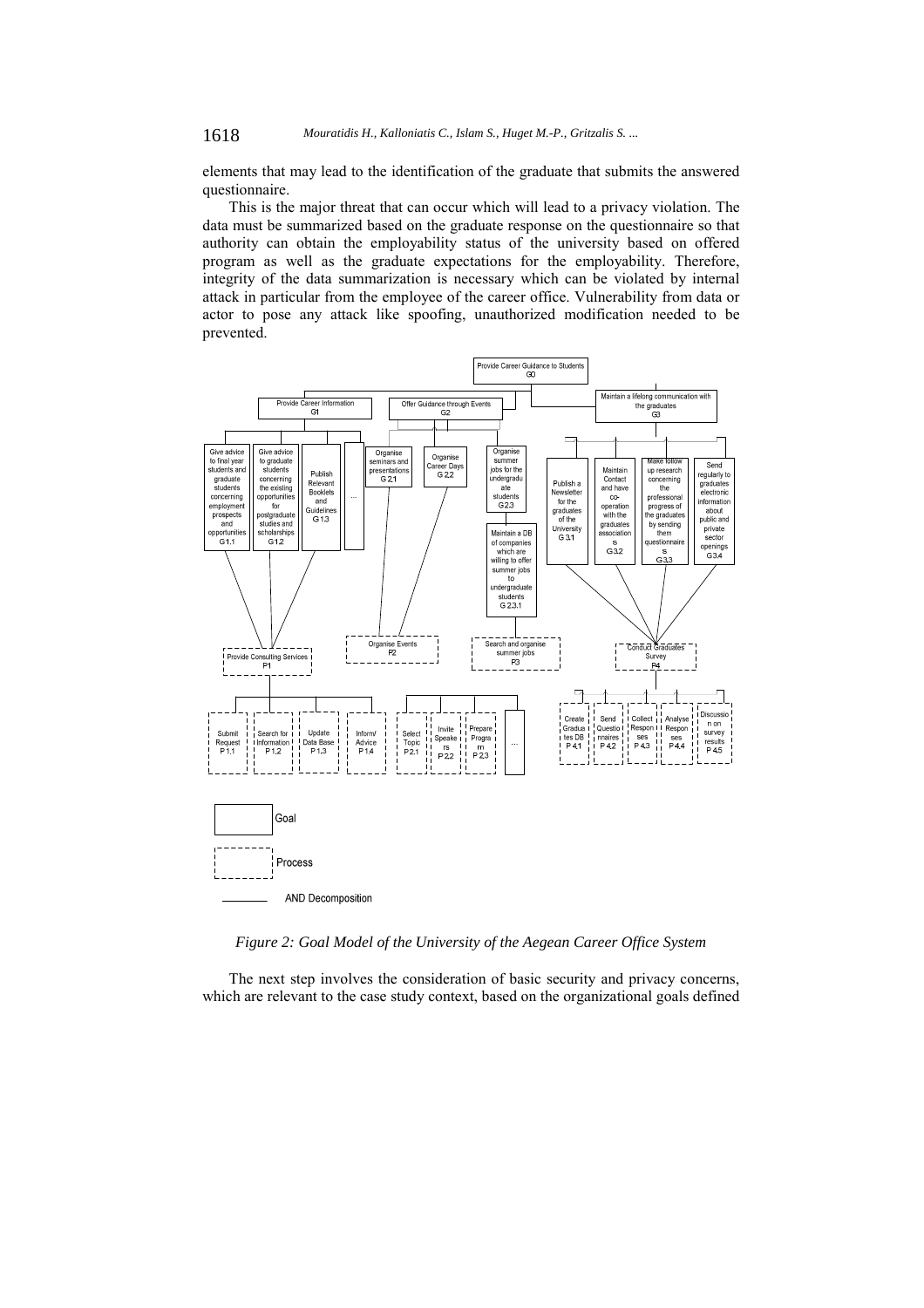earlier. The above analysis assists in identifying the main privacy and security constraints that need to be realized for our case study, i.e. the main privacy constraint that needs to be realized is anonymity and the main security constraint that needs to be realized is integrity. For reasons of simplicity in this paper we present the analysis of just these main constraints. Specifically, when graduates send information through the career office portal it must be ensured that others won't be able to reveal their personal identifiable information (anonymity) and data must be retain without any unauthorized modification (integrity). However, these constraints are rather high level and require refinement. Based on our meta-model the refinement is accomplished by identifying for every constraint the respective security or privacy goal so as to determine more specifically what the system needs to achieve. Then the respective processes are identified along with the process patterns which assist in the selection of the proper implementation techniques through the realization of a plan for every pattern.

To achieve the former, it is important to identify what organizational goal and sub-goals are constrained, by those constraints, in order to realize anonymity and integrity. Both constraints have impact on Goal G3: Maintain a lifelong communication with the graduates and its sub-goal G3.3: Make follow-up research concerning the employment and the professional progress of the graduates of the University by sending questionnaires to the graduates. It is clear that in order to successfully realise the anonymity constraint applied on the aforementioned organization goal and sub-goal a new privacy goal needs to be introduced that will carry the task of satisfying that specific privacy constraint. Similar, integrity needs to be ensured for compiling the collected response. In particular, the summary of the response must reflect the view provided by the graduates. Thus a security goal is also introduced in order to satisfy the integrity constraint of goal G3.3. The actor which will try to accomplish this goal is obviously the career office system and career office employee. The security and privacy goals are:

- Collect Graduates' responses ensuring their anonymity (Privacy Goal)
- Ensure integrity of summarized data which are based on the collected response (Security Goal)

To realise the privacy goal, an anonymity process pattern is presented in Figure 4 based on the process patterns shown in Figure 3. Therefore Figure 4 represents the patterns by following the case study context. Figure 5 shows the pattern for summarizing the response by following the integrity constraint. By applying the respective process pattern on the relevant security/privacy goals it is easier for the designer to identify the appropriate plans that will assist in the successful implementation of the respective goals. Also process patterns assist on bridging the gap between generic security/privacy goals and specific/technical plans.

Also the identification of possible malicious actors needs to be realised before the analysis proceeds to the identification of the respective process patterns. Malicious actors may introduce threats that will violate the integrity of the results or they may take advantage of specific system vulnerabilities which may lead to the identification of students' identity and linking data to the respective questionnaires which they've sent. Internal actors, and in particular graduate and employee, can be malicious actors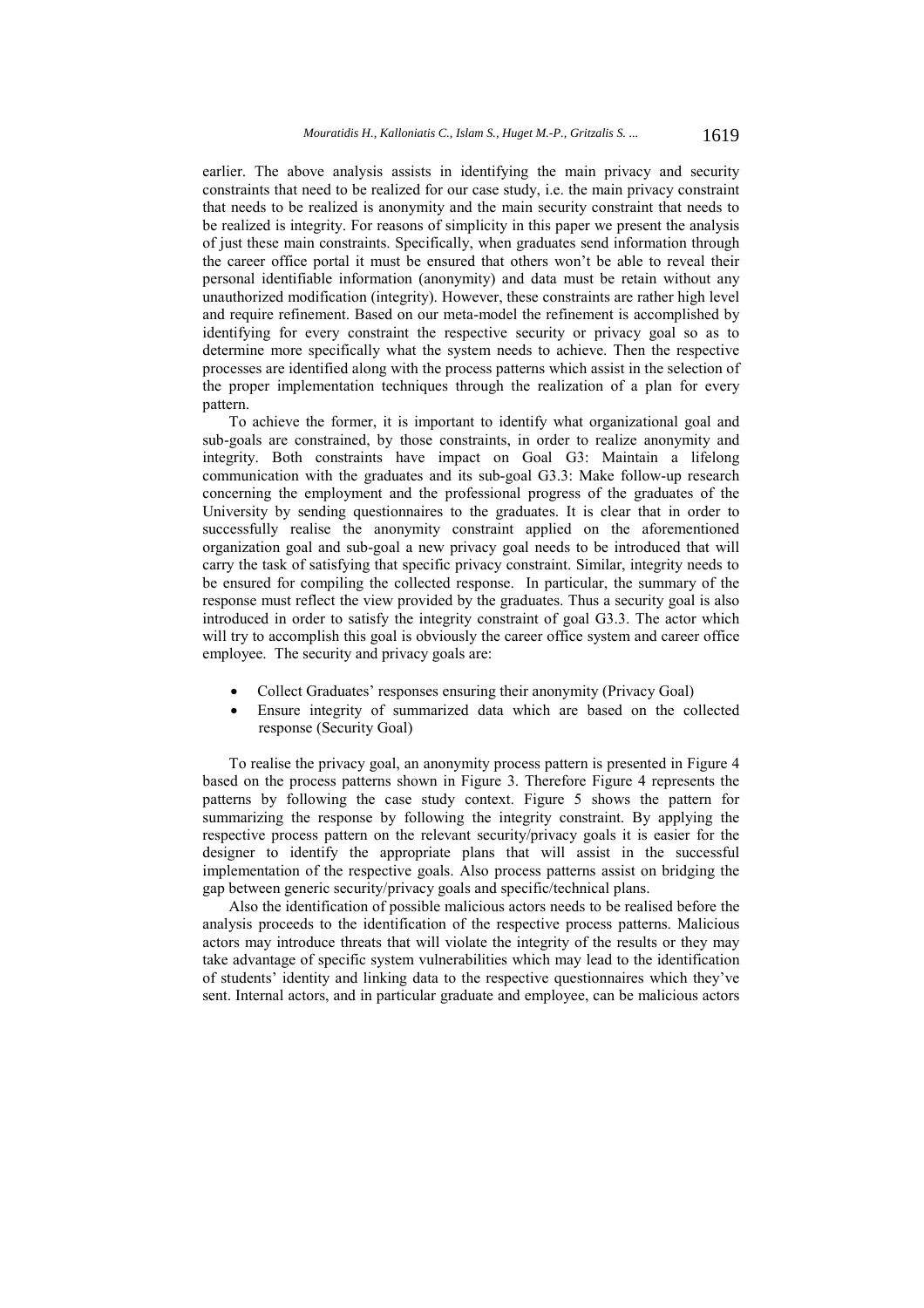1620 *Mouratidis H., Kalloniatis C., Islam S., Huget M.-P., Gritzalis S. ...*

for the first threat, while eavesdroppers and external actors, who might tamper the communication lines and server ports, can be the main malicious actors for the second threat.



*Figure 3: Anonymity-Pseudonymity Process Pattern* 

The next step involves the identification of plans, which aim to operationalise the respective process patterns, as well as to protect against potential threats being realised. Based on our analysis, the following plans were proposed for the realisation of the integrity goal:

- Check integrity
- Compile log from the response
- Provide validation for the questionnaire response

And the following for the privacy goal:

- Check Necessity of Identification Mechanism
- Provide anonymous communication between the sender and the system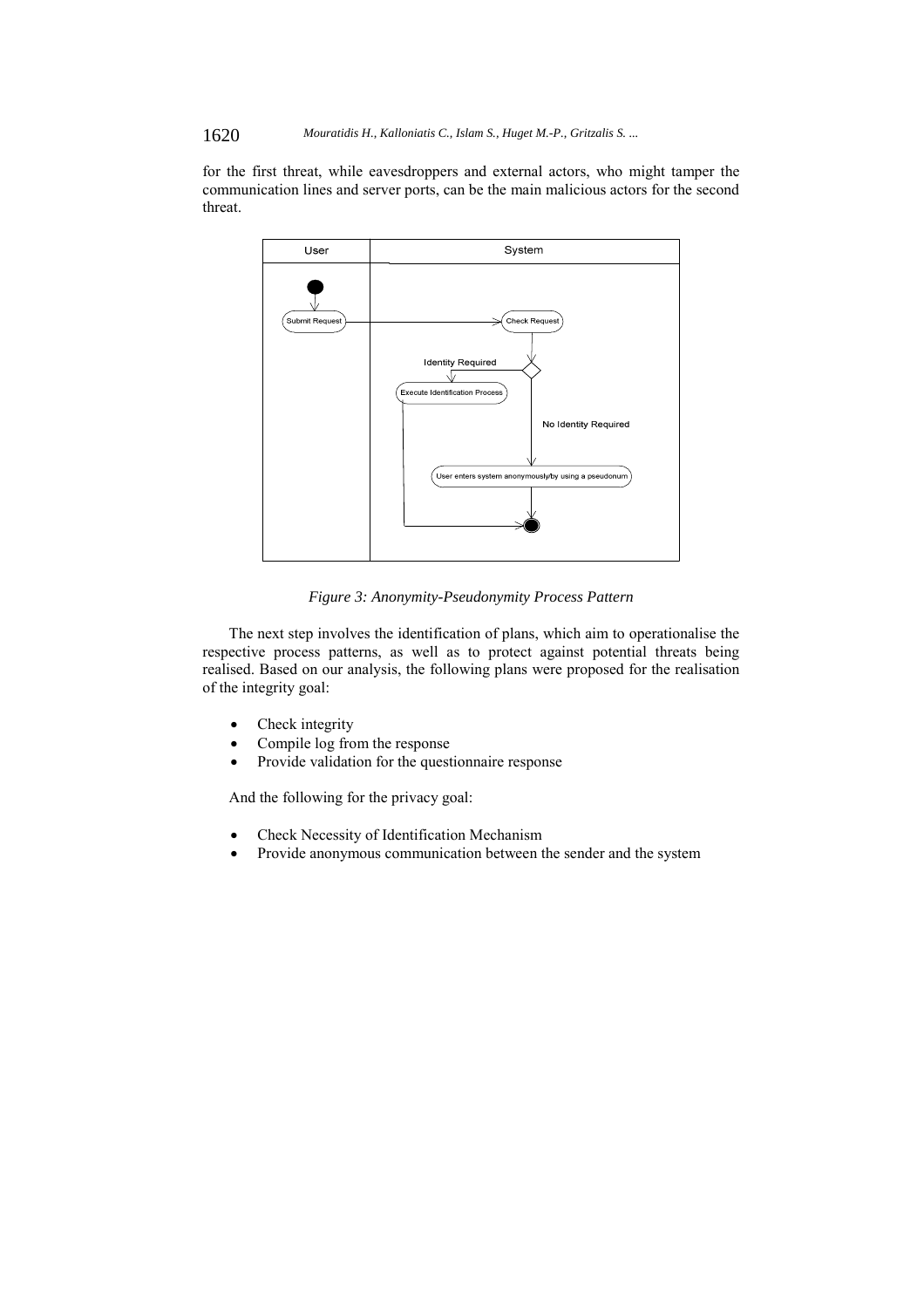

*Figure 4: Application of Anonymity-Pseudonymity Process Pattern* 



*Figure 5: Process Pattern for summarized response*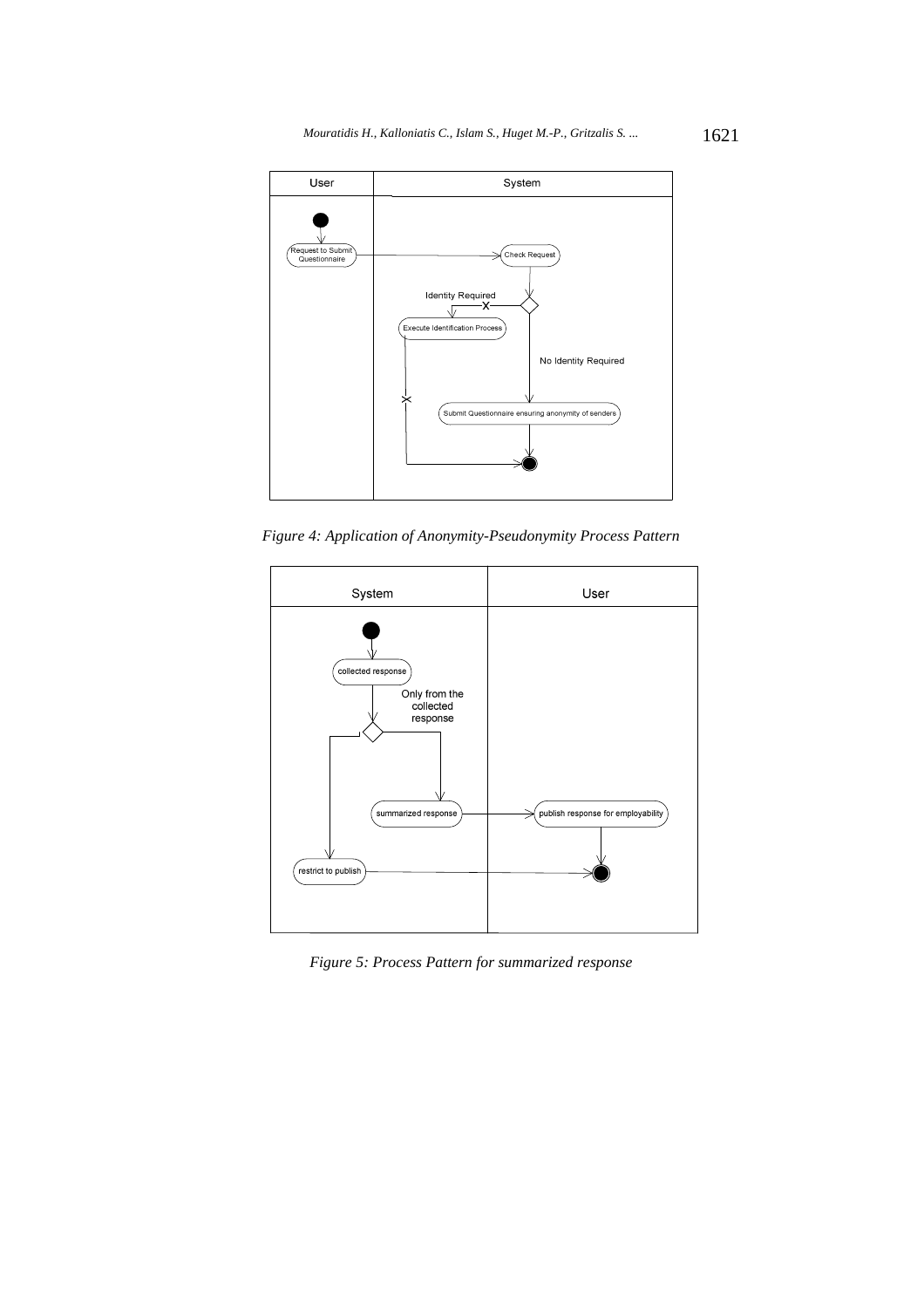## 1622 *Mouratidis H., Kalloniatis C., Islam S., Huget M.-P., Gritzalis S. ...*

For realising the plans presented above a number of implementation techniques are identified and suggested. Implementation techniques along with resources and capabilities are necessary for implementing the plans. Our implementation techniques include tools and are considered as critical classes of the system which collect the graduate response and summarize the data. Therefore for our case study the following techniques are applicable:

- Administrative and anonymizer tools
- Class and its functionalities to compile and summarize the collected response

| Meta-element    | <b>Security</b>                                                                                                                  | Privacy                                                                                                                                                               |  |  |  |  |  |
|-----------------|----------------------------------------------------------------------------------------------------------------------------------|-----------------------------------------------------------------------------------------------------------------------------------------------------------------------|--|--|--|--|--|
| Constraint      | Integrity                                                                                                                        | Anonymity                                                                                                                                                             |  |  |  |  |  |
| Goal            | integrity<br>of<br>Ensure<br>summarized data which are<br>based<br>collected<br>the<br>on<br>response                            | Collect Graduates' responses<br>ensuring their anonymity                                                                                                              |  |  |  |  |  |
| Actor           | i) Career Office System<br>ii) Career Office Employee                                                                            | Career Office System                                                                                                                                                  |  |  |  |  |  |
| Malicious Actor | Graduate<br>i<br>ii) Employee                                                                                                    | External actors-eavesdroppers                                                                                                                                         |  |  |  |  |  |
| Threat          | Spoofing or unauthorized<br>modification of the data<br>summarization                                                            | Reveal<br>the<br>other<br>name<br>$\alpha$<br>elements that may lead to the<br>identification of the graduate<br>submits<br>the<br>that<br>answered<br>questionnaire. |  |  |  |  |  |
| Process Pattern | <b>Integrity Process Pattern</b>                                                                                                 | Anonymity Process Pattern                                                                                                                                             |  |  |  |  |  |
| Plan            | Check integrity<br>i)<br>ii) Compile log from the<br>response<br>iii) Provide validation for<br>questionnaire<br>the<br>response | of<br>Check Necessity<br>i)<br><b>Identification Mechanism</b><br>ii) Provide<br>anonymous<br>communication between the<br>sender and the system                      |  |  |  |  |  |
| Implementation  | Class and its functionalities                                                                                                    | Administrative and anonymizer                                                                                                                                         |  |  |  |  |  |
| Technique       | to compile and summarize<br>the collected response                                                                               | tools                                                                                                                                                                 |  |  |  |  |  |
| Resources       | i) Log file<br>ii) Graduate response<br>and<br>summarized data                                                                   | i)<br>Onion routing/tor for<br>the<br>anonymizer<br>Identity management for the<br>ii)<br>administrative tool                                                         |  |  |  |  |  |

*Table 2: Mapping of case study analysis to meta-model concepts* 

Finally, our analysis considers resources, which are required for implementing plans. In our specific case the resources identified are:

- Identity management for the administrative tool
- Onion routing/tor for the anonymizer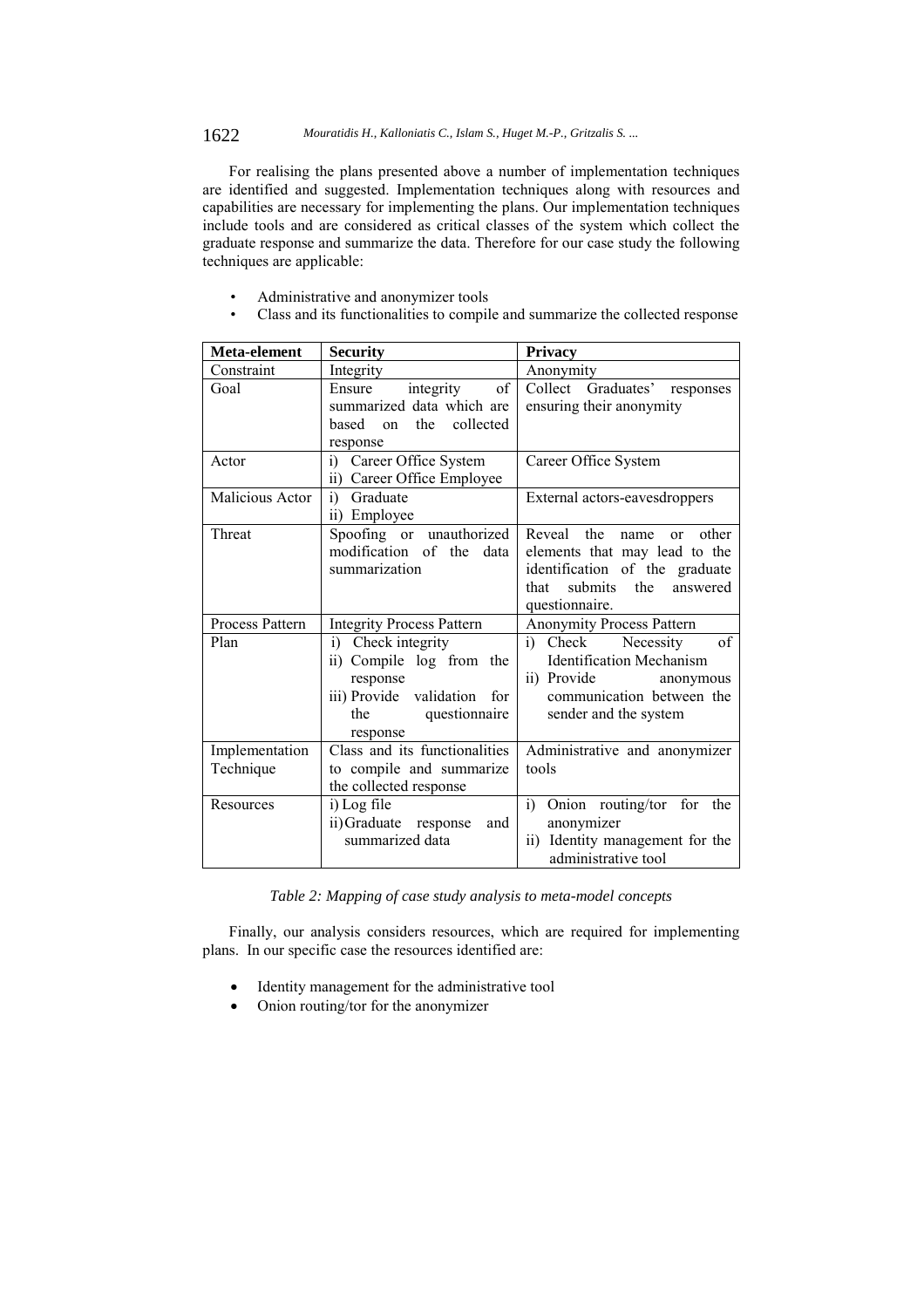- Log file
- Graduate response and summarized data

Table 2 illustrates a mapping of the security and privacy concepts of the case study to the meta-model concepts.

In this section, we applied the proposed meta-model on the University of the Aegean Career Office System to illustrate the approach. The model starts with identifying the main actors within the organizational context. Based on the actors and organization goals main constraints are identified which need to be ensured for the proper operation of the system. These security and privacy constraints guide which operations are required and satisfy the security and privacy goals. The goals are then realised by process patterns and operationalised by plan. At the same time, the possible vulnerability, threat and malicious actor are also analysed. This allows selecting the appropriate implementation technique to support the plan so that process can be properly operated. Therefore the model supports to identify, reason and analysis security and privacy constraints until the implementation techniques that satisfy these constraints from both organizational and actor view. It is an unified approach to analyse security and privacy and align the artefacts to meet the overall system goals.

## **5 Related Work**

A number of researchers have already contributed in the area of identifying and analysing security and privacy properties for the development of software systems in particular in the context of requirements specification.

Mouratidis et al. [Mouratidis, 07a] present Secure Tropos as a security goaldriven approach for integrating security related concepts into the Tropos methodology. The approach considers security constraints such as integrity throughout the development stage, from the early requirements analysis to the implementation. These constraints can be effective in eliciting and analysing the security requirements. The approach is further extended Secure Tropos with the notion of security attack scenarios [Mouratidis, 07b], where possible attackers, their attacks and system resources that can be attacked are modelled.

Houmb et al. introduce SecReq approach to elicit, analyse the trace the security requirements from requirements engineering phase to design using Common Criteria, Heuristic and UMLsec [Jürjens, 05], [Houmb, 10]. Sindre et al. [Sindre, 05] propose a misuse case driven approach to elicit security requirements at an early stage. Mead et al. [Mead, 06] propose the SQUARE (Security Quality Requirements) method for eliciting, analysing, and documenting security requirements. Haley et al. [Haley, 06] provide an approach for security requirements elicitation, specification and analysis. Furthermore, Mellado et al. [Mellado, 07] present SREP (Common Criteria based security requirements engineering process), where several Common Criteria constructs have been employed (e.g. security functional components, protection profile, and security assurance components) for eliciting security requirements. Both SREP and SQUARE are asset-based and risk-driven methods for eliciting, categorising, and prioritising security requirements. However, SREP differs from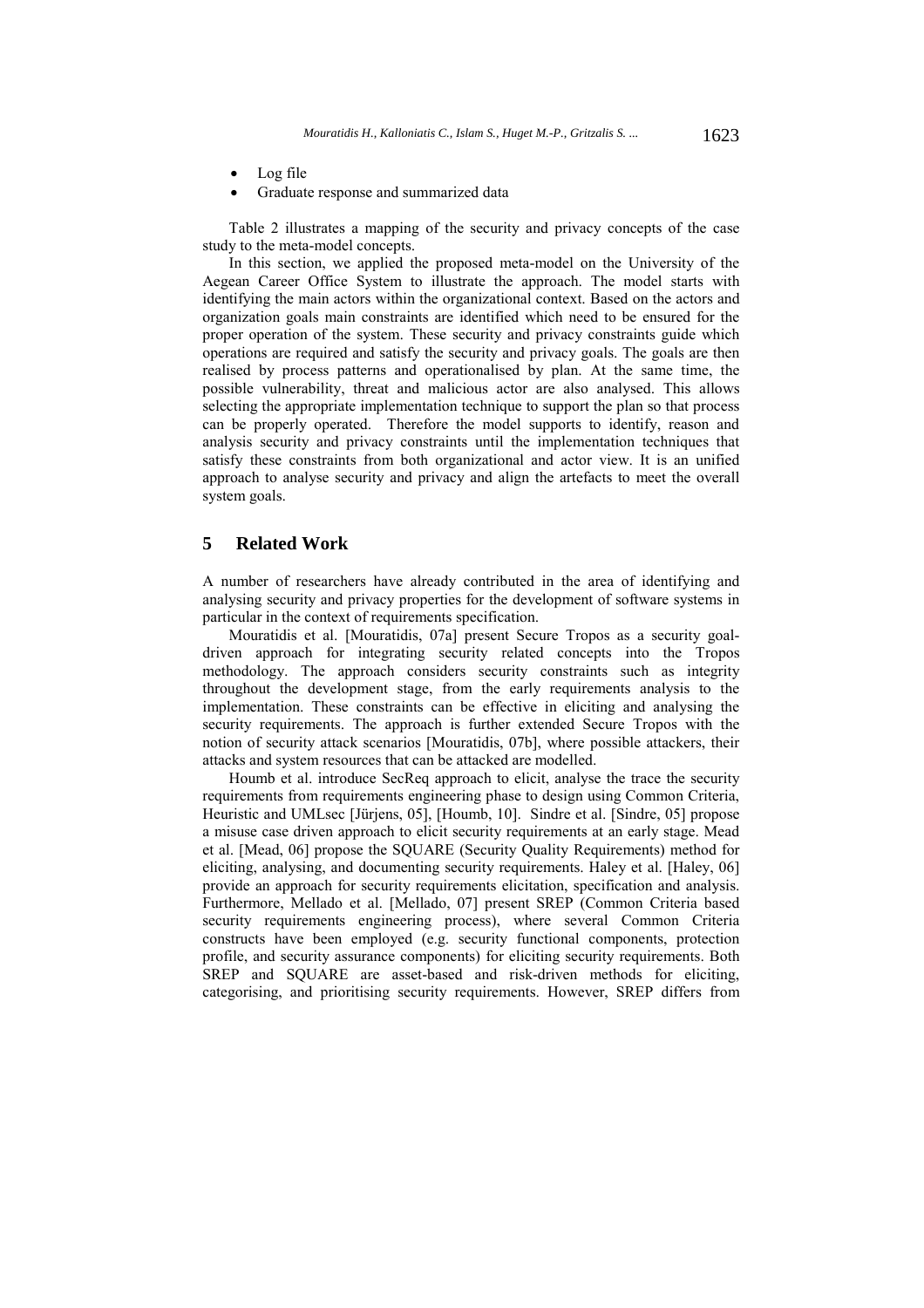SQUARE as it integrates knowledge and experience from the Common Criteria and Information Security Standards, such as ISO/ IEC 27001, while eliciting security requirements. SecReq also uses Common Criteria part two to elicit security requirements from security objective and functional requirements. SecReq traces the identified requirements to the system design using UMLsec stereotypes.

Kalloniatis et al. [Kalloniatis, 08], [Kalloniatis, 09] introduces the PriS method which incorporates privacy requirements early in the system development process. PriS considers privacy requirements as organizational goals that need to be satisfied and adopts the use of privacy process patterns as a way to: (a) describe the effect of privacy requirements on business processes; and (b) facilitate the identification of the system architecture that best supports the privacy-related business processes. Siena et al. in [Siena, 09] identified software requirements considering relevant laws and legislation. Breaux et al. [Breaux, 08] consider activity, purpose and rules to extract rights, obligations and constraints from legal texts. Rights and obligations are the actions that stakeholder are permitted and required to perform. In this work, extracted rights and obligations are stated into restricted natural language statements to depict discrete activities, in an application context, based on a semantic parameterization process. Bellotti and Sellen [Bellotti, 93] developed a framework for privacy-aware design in the field of ubiquitous computing. This framework proposes a procedure designers may follow through a set of questions in order to evaluate a system. The evaluation is accomplished by identifying a set of new requirements, which must be implemented by the developers, purpose, and rule sets to extract rights, obligations, and constraints from legal texts. Massey et al. [Massey, 09] propose four methodological activities to evaluate existing security and privacy requirements for legal compliance. The approach in particular prioritises the requirements and establishes traceability links from requirements to legal texts. Islam et al. [Islam, 11] analyse the legal text by using legal taxonomy so that legal requirements can be extracted and map with the security requirements. The approach aligns legal requirements with security requirements by using Secure Tropos and traces it into design using UMLsec. Islam et al [Islam, 10a] presents a framework to elicit and analyse security and privacy requirements from laws and regulation. Islam et al in [Islam, 10b] introduced Goal-driven Software Development Risk Management model (GSRM) to assess and manage the risks from the early stage of the development. He et al. in [He, 03] proposed goal based framework for modelling privacy requirements. Here context and constraints are used to model the privacy requirements through goal based RE techniques. Authorization rules such as access control rules are followed to formulate the natural language that contains privacy policies and requirements. User can only access to an object if specific role that contain permission (i.e. operations to the object) to access the object is assigned to the user.

We follow some of these contributions as base line foundation for our work such as SecureTropos and PriS. However, our model demonstrates a number of novel contributions. It enables the analysis of security and privacy issues and inter-relates them within the organizational and actor settings. Moreover, we focus on bridging the gaps from the requirements to the implementation solutions by identifying and analysing the requirements and mapping them with the process so that relevant implementation solutions are identified.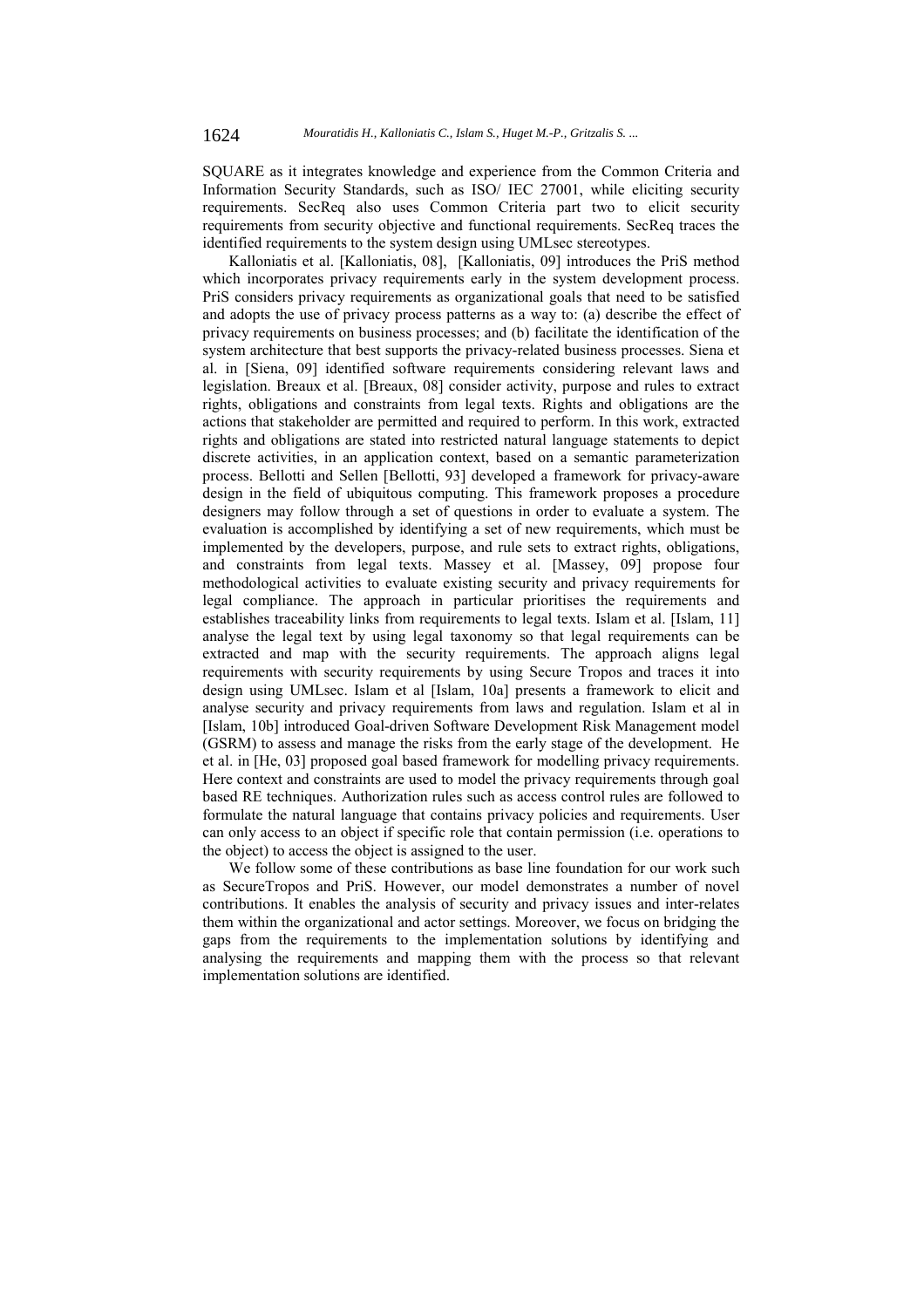## **6 Future Work**

Security and privacy practices are important factors for software that manages sensitive information and for the stakeholder when selecting software or service providers to serve their business needs. This paper contributes to the realisation of software systems that support security and privacy. Our approach initially supports the consideration and analysis of security and privacy constraints and their realisation using process patterns, plans and implementation techniques. Therefore the proposed model concerns not only with the identification and analysis of the relevant (security and privacy) requirements but also focuses on the implementation techniques to support these requirements. A case study has been used in the paper to demonstrate the applicability of our work.

Our main aim is to develop a framework that will support every step of the development process focusing on security and privacy aspects of a software system. The proposed conceptual model and the work presented in this paper constitute a first step in that direction. Our next step involves the definition of specific development processes to better support the presented conceptual model. Moreover, we also work on the development of automated tools to support our work.

### **References**

[Antón, 00] A. Antón, and J. Earp, Strategies for developing policies and requirements for secure electronic commerce systems. 1st Workshop on security and privacy in e-commerce. ACM,2000.

[Barros, 04] O. Barros, Business Process Patterns and Frameworks: Reusing Knowledge in Process Innovation, Technical Report 56, Universidad de Chile , 2004. [Cocoon, 02] Cocoon XML publishing framework, 2002, http://xml.apache.org/cocoon/

[Bellotti, 93] V. Bellotti, A. Sellen, Design for Privacy in Ubiquitous Computing Environments, In: Michelis, G., Simone, C., Schmidt, Kjeld (ed.), Proceedings of the Third European Conference on Computer Supported Cooperative Work - ECSCW 93 pp. 93- 108,1993.

[Breaux, 08] T. D. Breaux and A. I. Antón, Analyzing Regulator Rules for privacy and Security Requirements, IEEE transactions on software engineering, Vol. 34, No. 1, January-February 2008.

[Cannon, 04] J. Cannon, Privacy, What Developers and IT Professionals Should Know. Addison-Wesley, 2004.

[Chung, 93] L. Chung, Dealing with security requirements during the development of information systems. The 5th international conference of advanced information systems engineering, CAiSE'93, Paris, France, Springer Verlag LNCS 685, pp: 234-251,1993.

[Fischer-Hübner, 01] S. Fischer-Hübner, IT-Security and Privacy, Design and Use of Privacy Enhancing Security Mechanisms. Lecture Notes in Computer Science, Vol. 1958. Springer-Verlag, Berlin , 2001.

[Haley, 06] C.B. Haley, R. Laney, J.D. Moffett and B. Nuseibeh, Arguing Satisfaction of Security Requirements, in Integrating Security and Software Engineering: Advances and Future Visions, pp. 16- 43, Idea Publishing Group, 2006.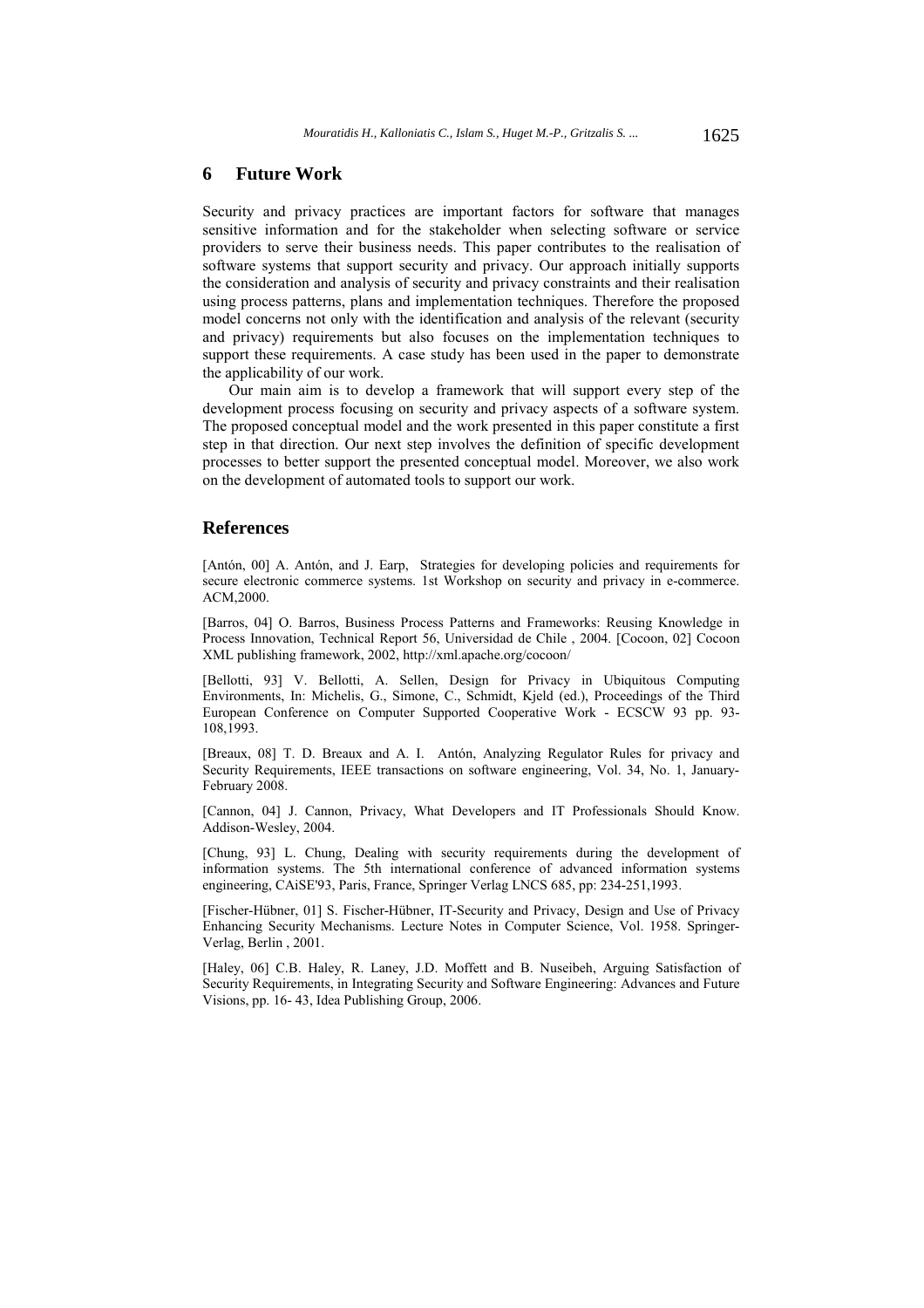[He, 03] Q. He, A.I. Antón, A framework for modelling privacy requirements in role engineering. In: Proceedings of the 9th International Workshop on Requirements Engineering: Foundation for Software Quality (REFSQ'03), Austria, 2003.

[Houmb, 10] S. H. Houmb, S. Islam, E. Knauss, J. Jürjens, and K. Schneider. Eliciting Security Requirements and Tracing them to Design: An Integration of Common Criteria, Heuristics, and UMLsec. Requirements Engineering Journal, 15(1):63–93, March 2010.

[ICTE-PAN, 05] ICTE-PAN: Methodologies and Tools for Building Intelligent Collaboration and Transaction Environments in Public Administration Networks, Project Deliverable D 3.1b, 2005, University of the Aegean, Greece.

[Islam, 10a] S. Islam, H. Mouratidis and S. Wagner, Towards a Framework to Elicit and Manage Security and Privacy Requirements from Laws and Regulations, In Proc. of 16th International Working Conference on Requirements Engineering: Foundation for Software Quality (REFSQ '10), Springer-Verlag, 2010. Essen, Germany.

[Islam, 10b] S. Islam and S. H. Houmb, Integrating Risk Management Activities into Requirements Engineering, In Proc. of the 4th IEEE Research International Conference on Research Challenges in IS (RCIS2010), Nice, France.

[Islam, 11] S. Islam, H. Mouratidis and J. Jürjens, A Framework to Support Alignment of Secure Software Engineering with Legal Regulations, Journal of Software and Systems Modeling (SoSyM), Theme Section on Non-Functional System Properties in Domain-Specific Modeling Languages (NFPinDSML), 2011, Springer-Verlag.

[Jensen, 05] C. Jensen, J. Tullio, C. Potts and E. Mynatt, STRAP: A Structured Analysis Framework for Privacy. GVU Technical Report, Georgia Institute of Technology, GIT-GVU-05-02,2005.

[Jürjens, 05] J. Jürjens. Secure Systems Development with UML. Springer, 2005.

[Kalloniatis, 08] C. Kalloniatis, E. Kavakli, and S. Gritzalis, Addressing privacy requirements in system design: The PriS method, Requirements Engineering, 13(3): 241-255,2008.

[Kalloniatis, 09] C. Kalloniatis, E. Kavakli, S. Gritzalis, Methods for Designing Privacy Aware Information Systems: A review, Proceedings of the PCI 2009 13th Pan-Hellenic Conference on Informatics (with international participation), N. Alexandris, V. Chryssikopoulos, C. Douligeris, N. Kanellopoulos (Eds.), September 2009, Corfu: Greece, IEEE CPS Conference Publishing Services.

[Kavakli, 07] E. Kavakli, S. Gritzalis, and C. Kalloniatis, C. (2007), Protecting Privacy in System Design: The Electronic Voting Case, Transforming Government: People, Process and Policy, 1(4): 307-332.

[Koorn, 04] R. Koorn, H. van Gils, J. ter Hart, P. Overbeek, and R. Tellegen, Privacy Enhancing Technologies, White paper for Decision Makers. Ministry of the Interior and Kingdom Relations, the Netherlands, December 2004.

[Letier, 00] E. Letier and A. van Lamsweerde, Deriving operational software specifications from system goals. 10th ACM SIGSOFT International Symposium on the Foundations of Software Engineering pp: 119-128,2000.

[Loucopoulos, 00] P. Loucopoulos, From Information Modelling to Enterprise Modelling. In: IS Engineering: State of the Art and Research Themes. Springer, 2000, 67-78.

[Loucopoulos, 99] P. Loucopoulos, V. Kavakli, Enterprise Knowledge Management and Conceptual Modelling. LNCS Vol. 1565. Springer,123-143,1999.